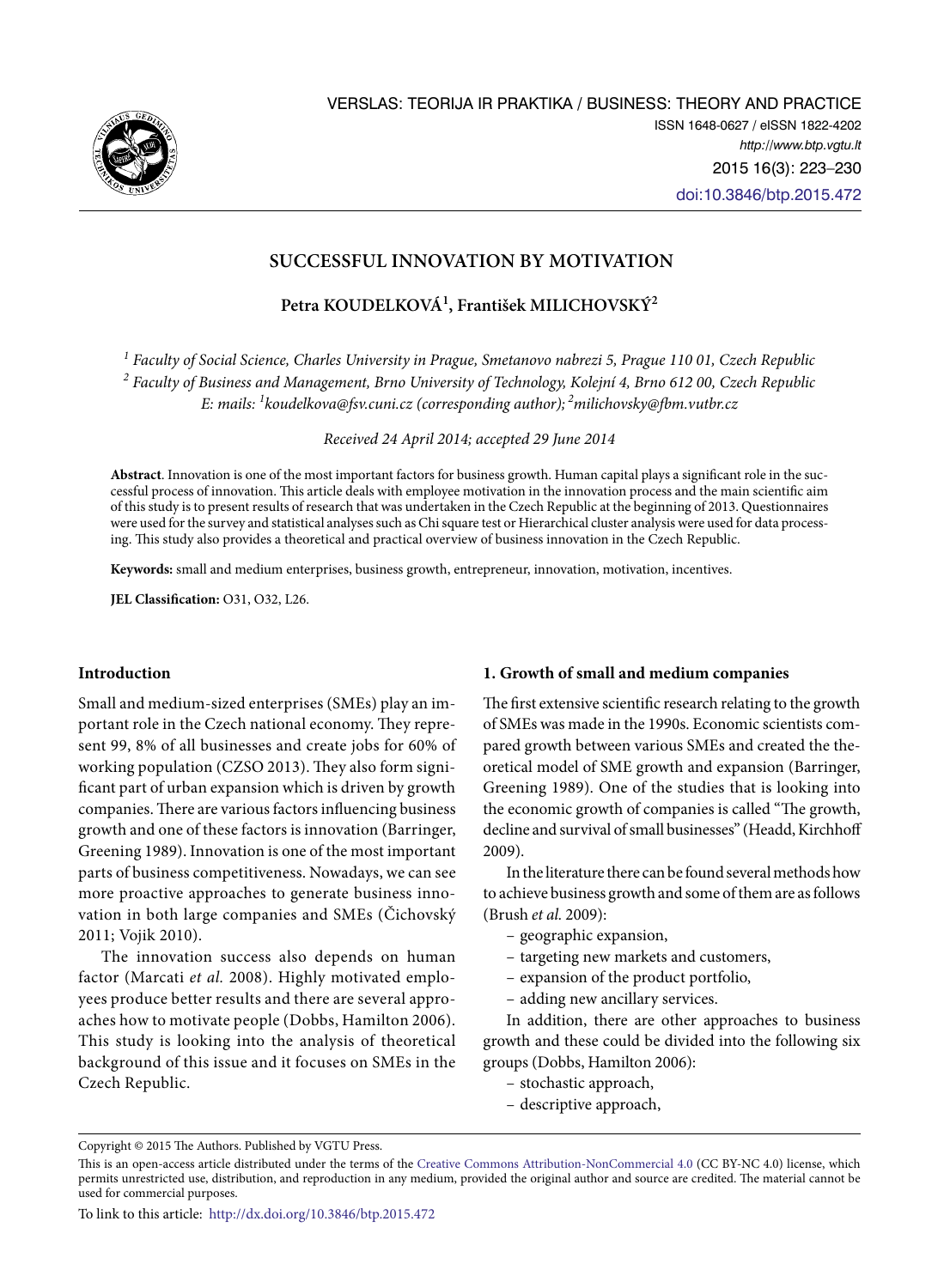- deterministic approach,
- developmental approach,
- "learning" approach and
- an approach based on sources.

The first definition of innovation was introduced by Josef Alois Schumpeter (1883–1950) (Schumpeter 1934). However, since then there has been a large number of variations.

Innovation is described in the European Commission document (2005) and its definition is as follows: "Innovation is the application of better solutions, new products and services that meet new requirements and associated market needs. It creates new methods of production, supply and distribution, changes in management, work organization, working conditions and qualification."

The innovation process is non-linear which means that innovation is stimulated and influenced by many internal and external aspects and sources of information (Kaufmann *et al.* 2002). Innovation is also highly interactive and it is usually expensive. Some companies do not have sufficient capital to finance their research and innovations (Lendel, Varmus 2013). This means that they have to look for other sources of capital. If the company management decides to use external finances it is necessary that they remember the following general principles (Kaufmann *et al.* 2002; Pitra 2006):

- Company management needs to determine how to finance innovation (from own funds or/and external capital) from a long term point of view. The management also needs to make sure that processes within the company flow smoothly.
- When companies are looking for capital it is necessary that they are aware of the costs associated with raising additional finances. Managers should also bear in mind that banks and other financial institutions trade with money and their aim is to make a profit. In addition, borrowers are usually in a worse position than lenders.
- When companies negotiate terms of loans with banks they are usually asked to provide a relevant business plan. However, some companies are reluctant to provide information relating to their business plan and expected future development. On one hand, this is understandable as the companies want to protect their know-how; however, on the other hand, if this data is not provided, the bank will not be willing to offer a loan to them, and therefore, it will be hard to find the necessary capital to fund their research and innovations.

### **2. Human resources**

Human capital is essential for business innovation and it could have a positive effect on the growth of SMEs (Wright *et al.* 2001).

Personal skills of employees significantly influence development of innovations (Tsai *et al.* 1991). In order to improve results of innovation or accept new innovation it is appropriate that a company creates and maintains good cooperative relationships with their employees. Company leaders also have a significant influence with regard to innovations (Javalgi, Todd 2011).

The results of the study (Marcati *et al.* 2008) show that in addition to the technological experience and knowledge human personality also effects formation of innovation. Already in 1998, Barringer and Greening expressed an idea that sooner or later businesses will be confronted with a task of transferring knowledge, skills and motivation of employees due to the further growth of the company (either in the field of geographic expansion or in the increase of sales revenues, assets and a number of employees) (Martin *et al.* 2013). It seems that human knowledge is the start for generating innovation.

There are two types of knowledge – explicit and implicit (Goffin, Mitchell 2005). Explicit knowledge is normally stored in the business database and it is useful if it is used correctly. This type of knowledge represents a business asset. Conversely, implicit knowledge needs to be created from human activity (Ruppel, Harrington 2001). The company itself can also influence creation of implicit knowledge via social environment. This makes the company unique and attractive for new employees (Isabel 2011).

The main conditions that determine formation of a social climate which leads to the development of innovative business can be summarized in the following two points (Pitra 2006):

- involvement of all employees in the development of innovative solutions and building internal consistency between different departments,
- assurance (from the employer) that there is no need to be worried about errors that could be potentially made when a new solution is tested.

Knowledge, sometimes also called knowledge assets, is classified as an intangible company asset; this could be know-how, production techniques, a recipe or intellectual property. All of this has a great potential for creating wealth and prosperity (Sheng-Tun Li, Won-Chen Chang 2007). Indeed, this type of asset is property of the organization but it is important to remember that the original owner is an individual who contributes to the development of a society and is able to communicate, think and solve problems (Nadler L., Nadler Z. 1989). This individual is usually known as a knowledge expert or just a knowledge worker. Some authors believe that the role of a knowledge worker belongs to managers and executives – e.g. Papadakis and Bourantas (1998), Senichev (2013). However, we also encounter the idea that, "every worker belongs to a group of knowledge workers" Evan Rosen (2011). Rosen (2011) also believes that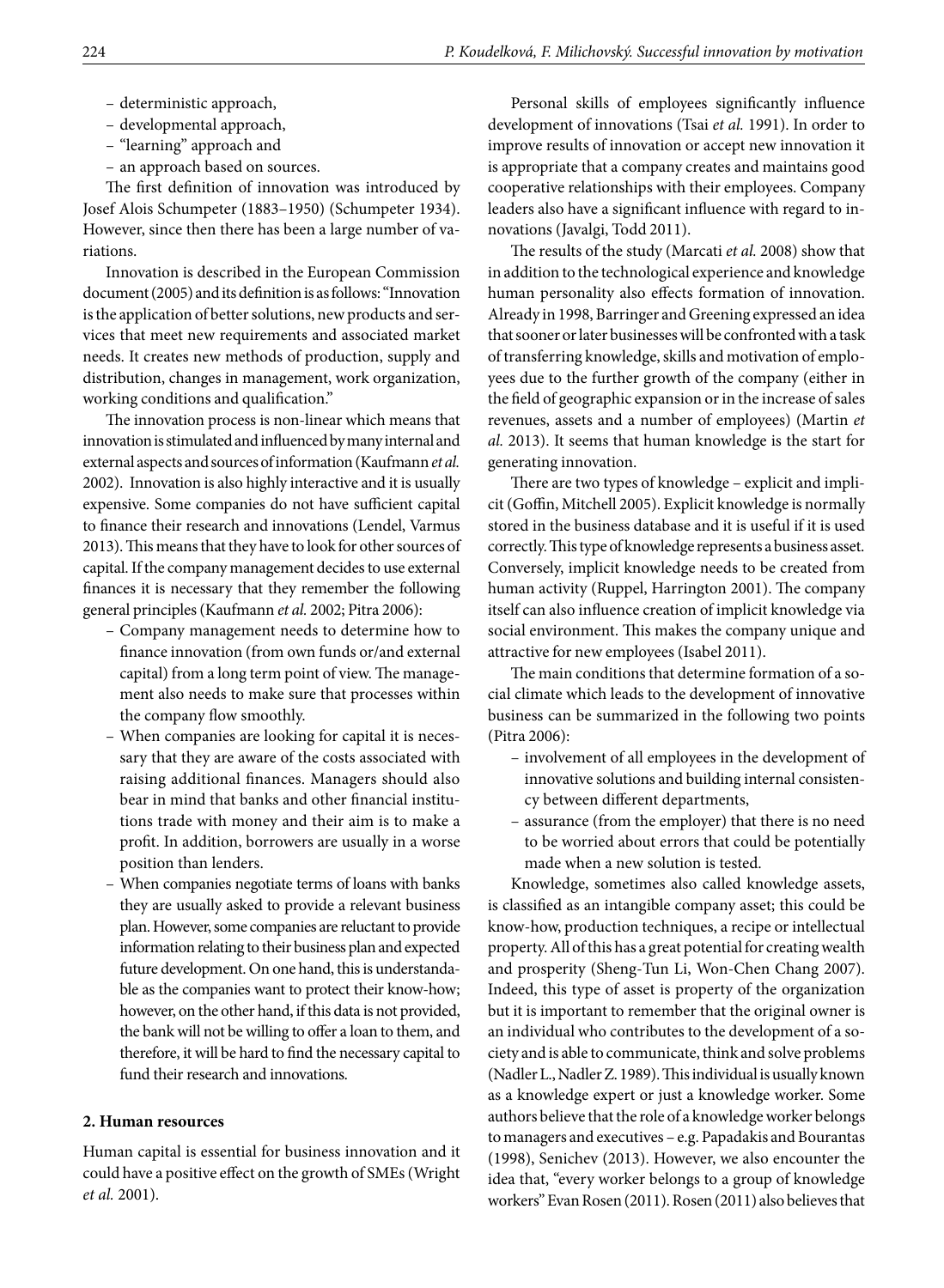the terms "knowledge worker" and "worker" are no longer mutually exclusive. People who work by "hands" – manually, can also contribute with their knowledge and experience to the business development. For example, Nečas (2006) presents that a knowledge worker should have the following characteristics:

- performance,
- courage,
- honesty,
- trust,
- morale,
- fairness.

Many economic articles in journals, monographs and statistic researches show that knowledge and information is an important factor for production of valuable assets and innovation.<sup>1</sup> Such a research was made in European countries by Eurostat and it divides information into the four basic groups:

- internal resources,
- market information
- institutional resources,
- other sources of information.

This segmentation is used for the purposes of statistic analysis.

The most common sources of information and knowledge in European companies are internal resources and market resources (Dullayaphut *et al.* 2013). Approximately 40–50% of all information comes from internal environment. Cypriot companies have the largest share of internal innovation, approximately 86% and companies in Lithuania use only 32% in a form of internal innovation. With regard to the market information and knowledge, the largest share of this knowledge comes from customers and suppliers. Entrepreneurs in the Czech Republic receive the majority of information from either internal company environment or from the market (about 39%), of which 32% comes from their customers. Just a little over 4% are institutional resources, and about 5% of the information and knowledge is received from other resources (Parvan 2007).

Executive employees (CEO and management) play the main role at the start of the innovation process. Commercial success of a company depends on managers' creativity. In addition, the top and senior management must ensure that the coordination of unique and creative problem-solving approaches, which are important for the success of the innovation, is efficient at all time. The majority of innovation projects will require involvement of other elementary innovation (Latham 2005).

Valenta (2001) identifies the following three main functions of managers:

– make changes pertaining to the innovative action

- prepare a project and coordination with regard to the implementation of innovative actions
- approve the implementation of innovative actions

The next step, leading to the success, is to ensure that the coordination of unique and creative approaches is efficient in a long term (Pitra 2006). The fact that development of innovations and their preparation to enter the market must be actioned in line with other business day-to-day activities should not be ignored. The timing of new innovations is also crucial.

It is important that the company management, which is seeking innovation, supports new ideas from all employees (at any company level). In other words, innovation ideas should not come from the Science and Research Department only (Pitra 2006); innovation should be supported by all employees and it should be part of their day-to-day work.

### **3. Motivation**

Employment of highly disciplined and qualified staff could be an important aspect that could help with the business success. These employees do not have to be controlled constantly, and therefore, the company management can focus on business innovation.

This phenomenon is called disciplined corporate culture. This type of a corporate culture supports formation of business social climate. It can be achieved through the correct selection of employees and a flexible company structure. As it is not always possible to apply theory in real life managers need to motivate employees to enhance performance and efficiency of the innovation process. Motivation as a science began to develop in the 1960s (Pinder 2008) but its roots go back centuries. One of the first theories of motivation was the Maslow's hierarchy of needs, followed by others such as Heldberg's theory etc.

Part of motivation is work motivation which consists of direct and indirect motives (Tureckiová 2004). Direct motives are internal and indirect motives are external. A more detailed division is as follows (Urban 2008):

- motivation based on the attractiveness of work (intrinsic motivation),
- motivation based on financial rewards (extrinsic motivation),
- motivation based on personal reputation,
- motivation consisting of the social mission work.

There are two basic ways of "influencing", such as personal and impersonal management factors. Impersonal or "hard" factors of management are associated with strict mandatory rules in the corporate governance and working standards (Gagné 2005). These factors provide employees with a system of regulations; however not all employees accept them in a positive way (Gagné 2005, Van Knippenberg 2000).

<sup>1</sup> Information generates knowledge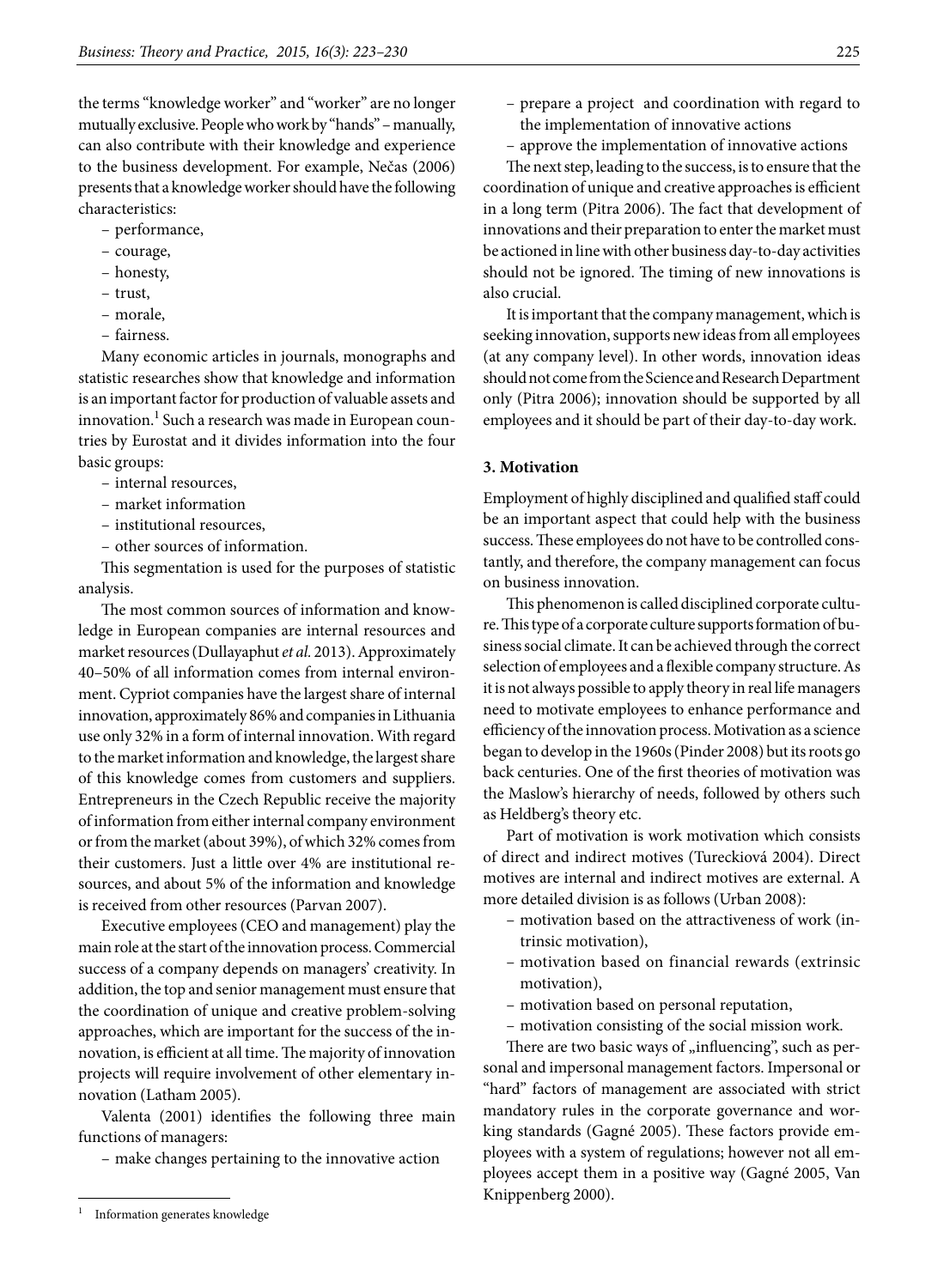Personal or "soft" factors of management are focused on empathy. These factors emphasize employees' needs & wishes and their importance in a team; they should be used to create a positive attitude to work. Personal factors are difficult to measure.

In order to make sure that the company operates efficiently, it is recommended to combine these two methods. The company climate could get worse if one of the methods is missing.

Managers can use different motivators in order to lead their employees in the right direction (Farace, Mazzotta 2011). These can be of various kinds, such as financial award, sporting and cultural events, announcement of the best employee of the month, compliments, support employees' feelings that the work is meaningful, provide employees with freedom and security or assurance that they are valuable members of the team.

#### **4. Methodology**

Both primary research and secondary research (such as scientific journals and monographs) were used as part of this study. One hypothesis and 2 related research questions were defined and these were answered via a questionnaire survey (primary research).

**Questionnaire survey** is a type of a quantitative research method. The questionnaire survey was evaluated by statistical methods which are described and applied below (in a form of graphs and tables). Both open-ended and closeended questions were used in the questionnaire.

**Research sample –** The basic sample was consisted of SMEs (producing leather and similar products and manufacturing furniture) in the Czech Republic. The research questionnaire was sent to 1,500 sample companies. One type of the questionnaire was created for employees and the second one was intended for employers. It was important to get data from both these groups.

Data collection for the questionnaire survey was carried out in the second quarter of 2013 and it lasted three months.

|       |                        | Number<br>of comp-<br>leted<br>question-<br>naires | Percent-<br>age | Valid<br>percent-<br>age | $Cumu-$<br>lative<br>percent-<br>age |
|-------|------------------------|----------------------------------------------------|-----------------|--------------------------|--------------------------------------|
| Valid | Micro<br>$(1-9)$       | 232                                                | 72.0            | 72.0                     | 72.0                                 |
|       | Small<br>$(10-49)$     | 70                                                 | 21.8            | 21.8                     | 93.8                                 |
|       | Medium<br>$(50 - 249)$ | 20                                                 | 6.2             | 6.2                      | 100.0                                |
|       | Total                  | 322                                                | 100.0           | 100.0                    |                                      |

Table 1. Company size (based on a number of employees)

The net result was: 322 responses from employers and 322 responses from employees.

The Table 1 shows types of companies participating in the research.

The above results were statistically tested by using program IBM SPSS Statistic 20. For this research were used the following analysis.

#### **4.1. Chi-square test**

The Chi-square test is used in the cases where the elements of the basic set of measurements have only one character *X*, which is a random variable, qualitative or quantitative type. From this basic file is chosen a data file  $(x_1, x_2, \ldots, x_n)$  $x_n$ ), which can classify and determine the absolute class frequency (Řezanková 2010).

$$
\sum_{i=1}^{K} \chi^2 = \frac{(n_i - n\pi_{i,0})^2}{n\pi_{i,0}},
$$
 (1)

where  $n_{\pi i,0}$  is expected variable *i*-category in the selection of range *n* (Řezanková 2010).

# **4.2. Chi-square test of independence for two nominal variables**

$$
\chi_p^2 = \sum_{i=1}^R \sum_{j=1}^S \frac{(n_{ij} - n\pi_{ij,0})^2}{n\pi_{ij,0}}.
$$
 (2)

Using this statistical test, one can test a relationship (contingency) between 2 variables.

#### **4.3. Hierarchical cluster analysis**

The aim of the cluster analysis is to classify *n* objects (in this case regions), out of which each is described with *p*  attributes (in this case indicators) into several, preferably homogeneous, groups (clusters). We require the objects in the clusters to be as similar as possible, while the objects from different clusters as dissimilar as possible. The precise number of clusters is usually not known. A cluster analysis is an investigation method; it should serve as a certain guide for further data processing (Řezanková *et al*. 2010).

Having fulfilled the above-mentioned conditions, it is possible to proceed to the creation of a graphical output of the cluster analysis, so-called dendrogram. Dendrograms are usually used to illustrate the results of the agglomerative hierarchic clustering procedure (Řezanková 2010, 2007). A dendrogram, therefore, shows the individual steps of the calculation of the cluster analysis. In the case of regional assessment of ICT development, the regions will be shown on the vertical axis, while the horizontal axis will show the distance (differentiation) between clusters.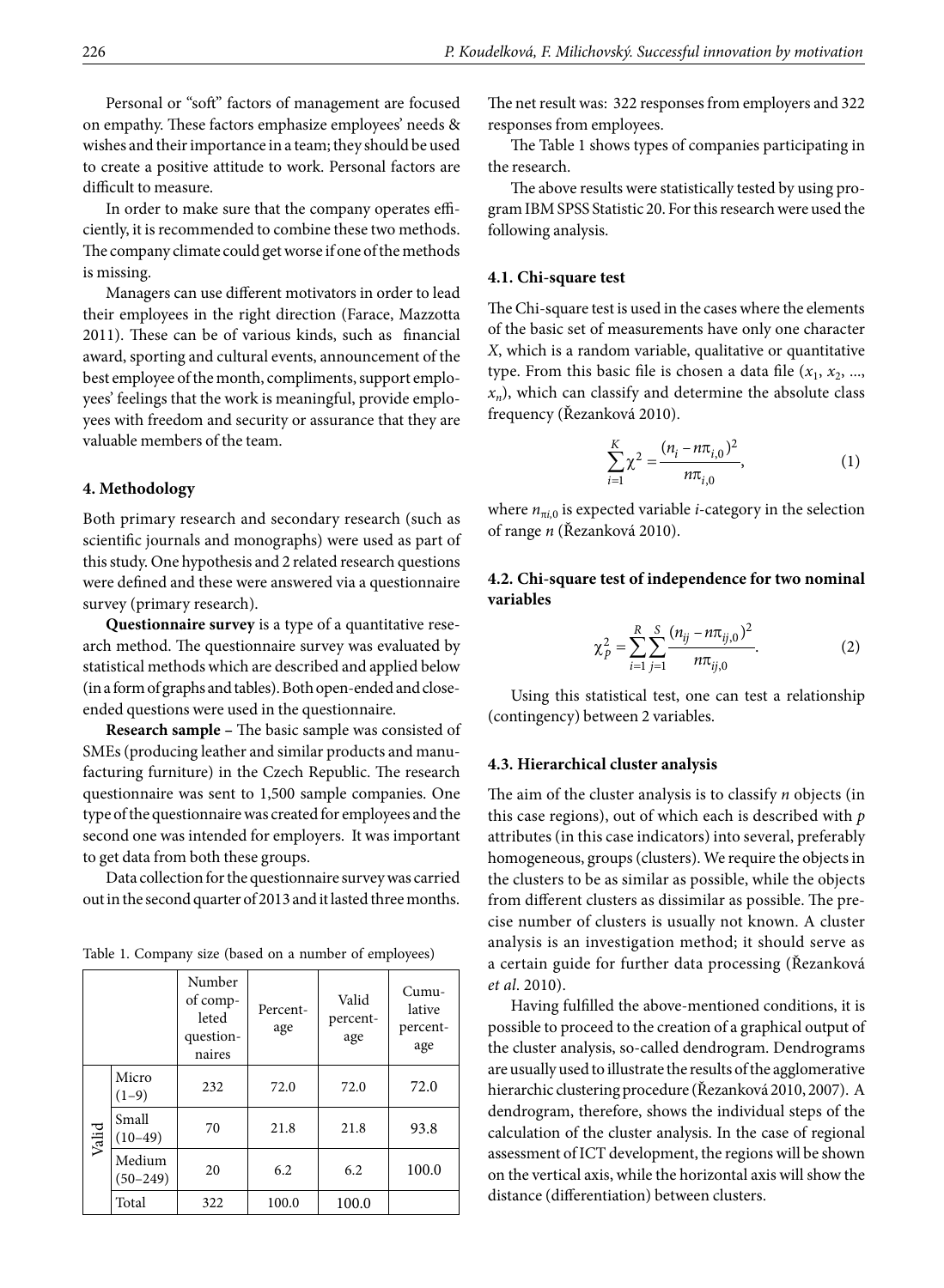#### **Results**

One hypothesis (H1) and two related research questions (Q1 and Q2) were established for the research purposes. The research questions are important for a better understanding of the situation in Czech companies and they are also helpful for understanding of motivation during the process of creating innovation. The understanding of this process leads to a suggestion model of employee motivation.

# *Hypothesis H1: Employee motivation leads to the creation of successful innovation*

*Research question Q1: What company incentives are offered to motivate employees to create successful innovation?*

*Research question Q2: Are employees happy with the company motivation incentives?*

Two questionnaires were used for the research purposes; the first one was designed for companies/employers and the second one was prepared for their staff/employees. Based on the outcomes from these questionnaires we can test H1 and analyze Q1 and Q2.

### **5.1. Hypothesis H1: Employee motivation leads to the creation of successful innovation**

It has been suggested that employee motivation leads to the creation of successful business innovation. The questionnaire survey was used to test this hypothesis. The questionnaire included questions focused on employee motivation. These questions were statistical analyzed. The questions were answered by both employees and entrepreneurs.

According to the observed answers it is possible to modify the suggestion. This means that if there are differences in answers motivation of employees is not directly linked to increase in business growth of SMEs. Vice-versa, if there are no differences in answers motivation of employees helps SMEs to expand. The chi-square  $\chi^2$  test was used for evaluation purposes. The following statistical hypotheses were based on 1% level of significance:

- *H***<sup>0</sup>** – *there are no differences in answers*
- *H***<sup>1</sup>** *there are differences in answers*

Table 2 illustrates a number of answers that are important for the analysis of the defined hypothesis: Employee motivation leads to the creation of successful innovation.

Table 3 below shows results of the chi-square test ( $\chi^2$ ).

At the 1% significance level we ignore the null hypothesis (there are no significant differences in answers) but we accept the alternative hypothesis (there are significant differences in answers), i.e., motivation of employees contributes to the creation of successful innovation in SMEs.

*Hypothesis H*1 *has been accepted.*

*The outcome shows that employee motivation leads to the creation of successful innovation.*

|  |  | Table 2. Number of answers to test the hypothesis |  |  |  |
|--|--|---------------------------------------------------|--|--|--|
|--|--|---------------------------------------------------|--|--|--|

| <b>Employee motivation</b><br>leads to the creation of<br>successful innovation | Observed<br>answers | Expected<br>answers | Residual |  |
|---------------------------------------------------------------------------------|---------------------|---------------------|----------|--|
| Absolutely yes                                                                  | 188                 | 80.0                | 108.0    |  |
| Likely yes                                                                      | 100                 | 80.0                | 20.0     |  |
| Likely not                                                                      | 24                  | 80.0                | $-56.0$  |  |
| Absolutely not                                                                  | 10                  | 80.0                | $-70.0$  |  |

Table 3. Chi-square test

|                    | Employee motivation leads to the creation<br>of successful innovation |
|--------------------|-----------------------------------------------------------------------|
| Chi-square         | $245,900^a$                                                           |
|                    |                                                                       |
| Asymp. Sig. $\Box$ | ,000                                                                  |

*Note:* 0 cells (,0%) have expected answers less than 5.

# **5.2. Research question Q1: What company incentives are offered to motivate employees to create successful innovation?**

Both types of questionnaires were used (for employees and for employers) to analyze this question. Employees and employers had to choose from incentives/benefits which are offered by their company. Their answers were further compared. The following questions were used in the questionnaires:

- *Question 1 for employees* What motivation incentives does you employer offer?
- *Question 2 for employers* What motivation incentives do you offer to your employees?

| Employers                  | yes | no   | Employees                  | yes | no   |
|----------------------------|-----|------|----------------------------|-----|------|
| Appreciation               | 139 | 183  | Appreciation               | 115 | 207  |
| Financial<br>award         | 176 | 146  | Financial award            | 162 | 160  |
| Free time<br>activities    | 100 | 222  | Free time activities       | 101 | 221  |
| Healthcare<br>benefits     | 45  | 2.77 | Healthcare benefits        | 45  | 2.77 |
| Investment in<br>education | 163 | 159  | Investment in<br>education | 164 | 158  |
| None                       | 14  | 308  | None                       | 33  | 299  |
| Other                      | 0   | 322  | Other                      | 4   | 318  |

Table 4. Employees' and employers' responses - Q1

*Source:* own results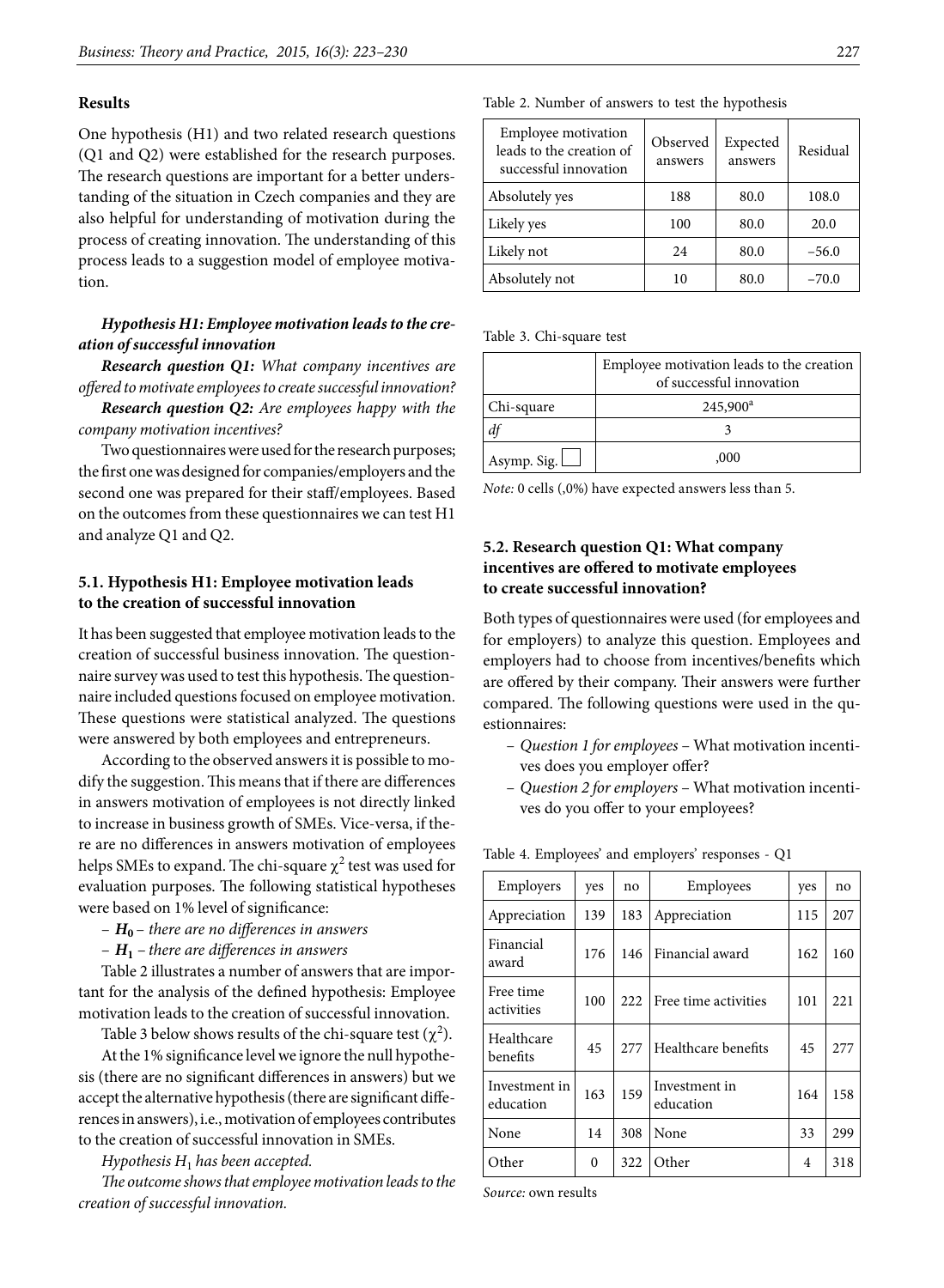Table 4 shows employees' and employers' answers with regard to the work-related incentives. All respondents (employees as well as employers) were asked to confirm if a certain type of incentive was or was not generally used in their company.

As it can be seen from the above table financial award, investment in education and appreciation are the most popular incentives. There were some differences between employees' and employers' answers. The different answers are marked in red colour. There could be many reasons for



Fig. 1. Dendrogram using single linkage (rescaled distance cluster combine)

| Are you satisfied with the<br>incentives that are offered<br>by "your" company | Number<br>of<br>answers | Percent-<br>age | Cumulative<br>percentage |
|--------------------------------------------------------------------------------|-------------------------|-----------------|--------------------------|
| Absolutely yes                                                                 | 41                      | 12.7            | 12.7                     |
| Likely yes                                                                     | 106                     | 32.9            | 45.7                     |
| Likely no                                                                      | 102                     | 31.7            | 77.3                     |
| Absolutely not                                                                 | 73                      | 22.7            | 100.0                    |
| Total                                                                          | 322                     | 100.0           |                          |

Table 5. Employees' responses – Q2

Table 6. Chi-square tests of independence for two nominal variables

|                       | Value               | df | Asymp.<br>Significant<br>$(2-sided)$ |
|-----------------------|---------------------|----|--------------------------------------|
| Pearson<br>Chi-Square | 31.103 <sup>a</sup> |    | .000                                 |
| Likelihood<br>Ratio   | 28.202              |    | .000                                 |

*Note:* 0 cells (0,0%) have expected count less than 5. The minimum expected count is 6.00.

different responses, such as different understanding of the question or changes (good or bad) in the company.

A hierarchical cluster analysis to find similar groups of incentives was used as a next step. Each incentive has its own label: 24–1 appreciation, 24–2 financial award, 24–3 free time activities, 24–4 healthcare, 24–5 education, 24–6 none.

The below dendogram illustrates the main two groups: **financial** (financial award) and **non-financial** benefits.

- **Cluster 1 (non-financial incentives)**  this includes incentives such as healthcare, education allowance, leisure activities, praise and recognition, and others. This group can be described as non-financial business motivators.
- **Cluster 2 (financial incentives)**  the second cluster contains just one item – financial award.

### **3.3. Research question Q2: Are employees happy with the company motivation incentives?**

In addition, employees were asked whether they were satisfied with incentives they receive from their employers. Their answers are shown in the following table.

Fully satisfied were just 41 out of 322 employees. The majority of employees answered "likely yes" or "likely not". These two options represent an uncertain position or indecisive employees. Therefore, it is not clear whether employees are satisfied with incentives or not. However, it is possible to see a negative trend towards company incentives used in the sample companies (102 respondents said that they were not satisfied with the company incentives).

There was a further test in order to establish if there was contingency between successful innovation and company motivation incentives. In respect of the following 2 hypotheses were set out:

- *H***<sup>0</sup>** – *there is no correlation between successful innovation and incentives*
- *H***<sup>1</sup>** –*there is correlation between successful innovation and incentives*

The test with  $\chi^2$  on 1% level of significance was used to evaluate the hypothesis. At the 1% significance level we ignore the null hypothesis and accept the alternative hypothesis, **i.e. employee motivation contributes to the generation of successful innovation in small and medium-sized enterprises.**

### **Conclusions**

The relationship between employee motivation and business innovation is not covered sufficiently in the literature and this is an issue. The majority of existing research is related to companies that are not based in the Czech Republic. Therefore, the hypothesis and research questions used in this study were focused on motivation and company incentives in Czech companies. It was demonstrated that a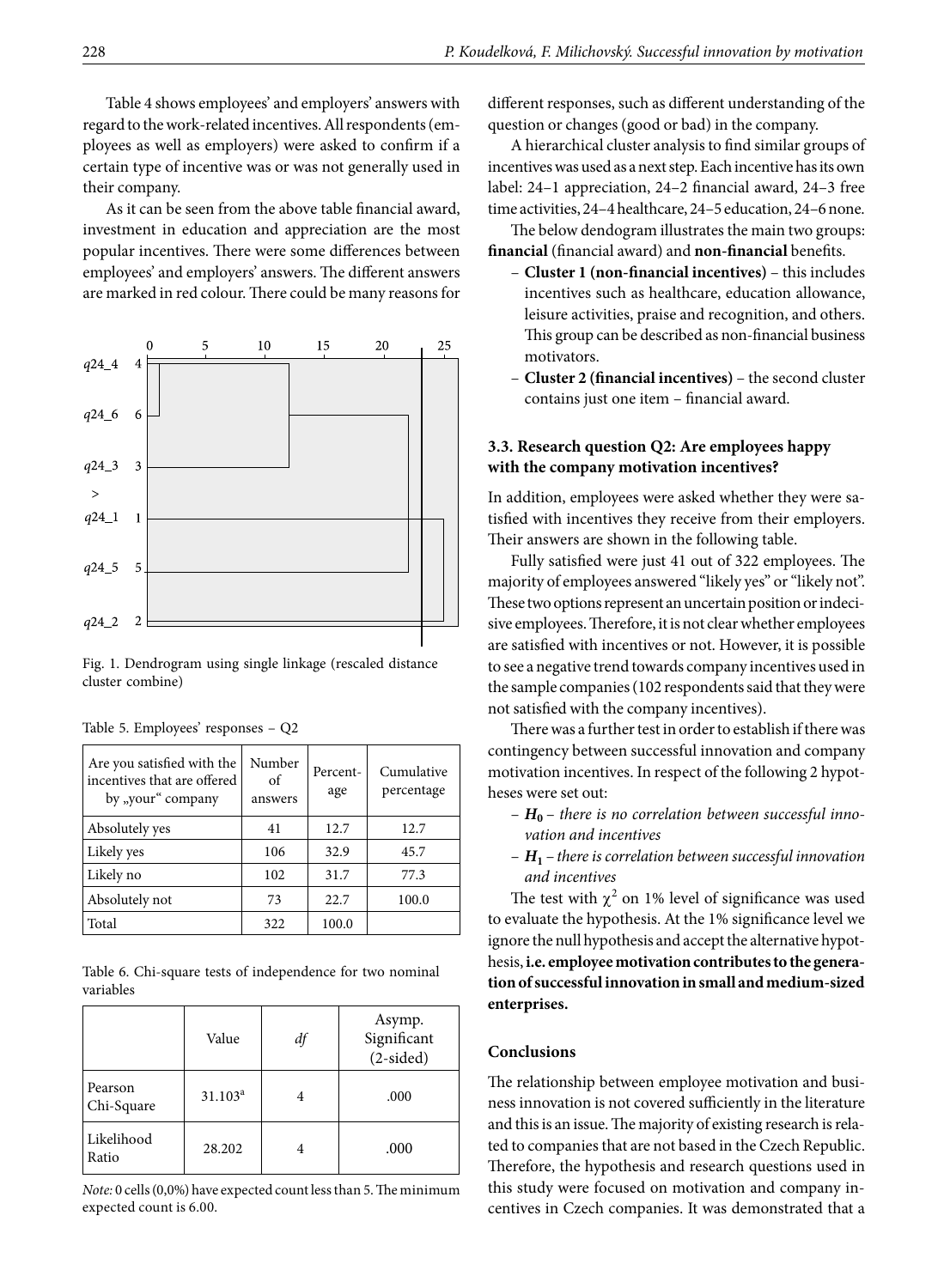relationship between employee motivation and creation of successful innovation exist.

The research results have also shown that employees were not always satisfied with incentives offered by their employers. As innovation and its success is fundamental for business competition this finding was alarming. If employees are not satisfied with the company incentives they may not be willing to be involved in new innovations and this could have an adverse effect on business growth of the company. It has also been established that some employees would welcome more holidays.

According to the author's research have been formulated the following these five steps:

- set goals,
- motivate in time (there is no need to wait for a new project),
- use valuable incentives (ask your employees
- about their preferences),
- include all relevant employees in the incentive program and keep your promises

Motivation is an important factor for building comfortable working environment and it could have a positive effect on innovations. Even though it should be easier to make this type of environment in SMEs the research results have shown that financial awards were not always sufficient and it would be beneficial if employers also focus on other needs of their employees. Some employees had different views on company incentives than their employers and this issue is subject for further research.

In additional next possibility for staff development could be also connatural management which is linked with motivation (Koleňák *et al.* 2013).

SMEs form important parts of all national economies and their importance could grow as they are supported by the national governments and the European Union. The ongoing support could also secure their privileged position in the economy. Therefore, it is necessary that the research in their growth and life cycles continues. The research results should become an important part of theoretical knowledge not only for the scientific community but also for the wider professional public (including managers, entrepreneurs and other professionals).

Ongoing education of company management can improve performance of individual companies. Business growth is underpinned by successful innovation, and therefore it necessary that companies adopt appropriate motivation incentives for their employees.

### **References**

Barringer, B. C.; Greening. D. V. 1989. Small business growth through geographic expansion: a comparative case study, *Journal of Business Venturing* 13(6): 467–492. [http://dx.doi.org/10.1016/s0883-9026\(97\)00038-4](http://dx.doi.org/10.1016/s0883-9026(97)00038-4) 

- Brush, C. G.; Ceru, D. J.; Blackburn, R. 2009. Pathways to entrepreneurial growth: the influence of management, marketing, and money, *Business Horizons* 5(52): 481–491.
- *CZSO Český statistický úřad*. 2013 [online], [cited 4 April 2013]. Available from Internet: [https://www.czso.cz/csu/](https://www.czso.cz/csu/czso/cri/miry-zamestnanosti-nezamestnanosti-a-ekonomicke-aktivity-leden-2013-aivs0ix6s0?p_p_id=3&p_p_lifecycle=0&p_p_state=maximized&p_p_mode=view&_3_struts_action=%2Fsearch%2Fsearch&_3_groupId=0&_3_keywords=MSP&_3_format=&_3_delta=20&_3_advancedSearch=false&_3_andOperator=true&_3_resetCur=false&cur=3) [czso/cri/miry-zamestnanosti-nezamestnanosti-a-eko](https://www.czso.cz/csu/czso/cri/miry-zamestnanosti-nezamestnanosti-a-ekonomicke-aktivity-leden-2013-aivs0ix6s0?p_p_id=3&p_p_lifecycle=0&p_p_state=maximized&p_p_mode=view&_3_struts_action=%2Fsearch%2Fsearch&_3_groupId=0&_3_keywords=MSP&_3_format=&_3_delta=20&_3_advancedSearch=false&_3_andOperator=true&_3_resetCur=false&cur=3)[nomicke-aktivity-leden-2013-aivs0ix6s0?p\\_p\\_id=3&p\\_p\\_](https://www.czso.cz/csu/czso/cri/miry-zamestnanosti-nezamestnanosti-a-ekonomicke-aktivity-leden-2013-aivs0ix6s0?p_p_id=3&p_p_lifecycle=0&p_p_state=maximized&p_p_mode=view&_3_struts_action=%2Fsearch%2Fsearch&_3_groupId=0&_3_keywords=MSP&_3_format=&_3_delta=20&_3_advancedSearch=false&_3_andOperator=true&_3_resetCur=false&cur=3) [lifecycle=0&p\\_p\\_state=maximized&p\\_p\\_mode=view&\\_3\\_](https://www.czso.cz/csu/czso/cri/miry-zamestnanosti-nezamestnanosti-a-ekonomicke-aktivity-leden-2013-aivs0ix6s0?p_p_id=3&p_p_lifecycle=0&p_p_state=maximized&p_p_mode=view&_3_struts_action=%2Fsearch%2Fsearch&_3_groupId=0&_3_keywords=MSP&_3_format=&_3_delta=20&_3_advancedSearch=false&_3_andOperator=true&_3_resetCur=false&cur=3) [struts\\_action=%2Fsearch%2Fsearch&\\_3\\_groupId=0&\\_3\\_](https://www.czso.cz/csu/czso/cri/miry-zamestnanosti-nezamestnanosti-a-ekonomicke-aktivity-leden-2013-aivs0ix6s0?p_p_id=3&p_p_lifecycle=0&p_p_state=maximized&p_p_mode=view&_3_struts_action=%2Fsearch%2Fsearch&_3_groupId=0&_3_keywords=MSP&_3_format=&_3_delta=20&_3_advancedSearch=false&_3_andOperator=true&_3_resetCur=false&cur=3) [keywords=MSP&\\_3\\_format=&\\_3\\_delta=20&\\_3\\_](https://www.czso.cz/csu/czso/cri/miry-zamestnanosti-nezamestnanosti-a-ekonomicke-aktivity-leden-2013-aivs0ix6s0?p_p_id=3&p_p_lifecycle=0&p_p_state=maximized&p_p_mode=view&_3_struts_action=%2Fsearch%2Fsearch&_3_groupId=0&_3_keywords=MSP&_3_format=&_3_delta=20&_3_advancedSearch=false&_3_andOperator=true&_3_resetCur=false&cur=3) [advancedSearch=false&\\_3\\_andOperator=true&\\_3\\_](https://www.czso.cz/csu/czso/cri/miry-zamestnanosti-nezamestnanosti-a-ekonomicke-aktivity-leden-2013-aivs0ix6s0?p_p_id=3&p_p_lifecycle=0&p_p_state=maximized&p_p_mode=view&_3_struts_action=%2Fsearch%2Fsearch&_3_groupId=0&_3_keywords=MSP&_3_format=&_3_delta=20&_3_advancedSearch=false&_3_andOperator=true&_3_resetCur=false&cur=3) [resetCur=false&cur=3](https://www.czso.cz/csu/czso/cri/miry-zamestnanosti-nezamestnanosti-a-ekonomicke-aktivity-leden-2013-aivs0ix6s0?p_p_id=3&p_p_lifecycle=0&p_p_state=maximized&p_p_mode=view&_3_struts_action=%2Fsearch%2Fsearch&_3_groupId=0&_3_keywords=MSP&_3_format=&_3_delta=20&_3_advancedSearch=false&_3_andOperator=true&_3_resetCur=false&cur=3)
- Čichovský L. 2011. *Nejvýznamnější trendy marketingu*. 1st ed. Praha: Grada.
- Dobbs, M.; Hamilton, R. T. 2006. Small business growth: recent evidence and new directions, *International Journal of Entrepreneurial Behavior and Research* 13(5): 296–321.
- Dullayaphut, P.; Untachai, S. 2013. Development the measurement of human resource competency in SMEs in upper northeastern region of Thailand, *Procedia-Social and Behavioral Sciences 88*: 61–72. <http://dx.doi.org/10.1016/j.sbspro.2013.08.481>
- *European Commission document*. 2005. Oslo manual [online], [cited 6 April 2013]. Available from Internet: http:// ec.europa.eu/geninfo/query/resultaction.jsp?query\_source =REGDOC&QueryText=oslo+manu%C3%A1l&swlang=cs
- Farace, S.; Mazzotta, F. 2011. The causes and the effects of innovation in small and medium firms. In: *Business And Economics*. Washington: International Council for Small business (ICSB), 1–38.
- Gagné, M.; Deci, E. L. 2005. Self‐determination theory and work motivation, *Journal of Organizational behavior* 26(4): 331–362.
- Goffin, K.; Mitchell, R. 2005. *Innovation management: Strategy and implementation using the pentathlon framework*. Houndmills, Basingstoke: Palgrave Macmillan.
- Headd, B.; Kirchhoff, B. 2009. The growth, decline and survival of small businesses: an exploratory study of life cycles, *Journal of Small Business Management* 47: 531–551. ISSN: 1462-6004.
- Javalgi, R. R. G.; Todd, P. R. 2011. Entrepreneurial orientation, management commitment, and human capital: The internationalization of SMEs in India, *Journal of Business Research* 64(9): 1004–1010. <http://dx.doi.org/10.1016/j.jbusres.2010.11.024>
- Kaufmann, A.; Tödtling, F. 2002. How effective is innovation support for SMEs? An analysis of the region of Upper Austria, *Technovation* 22(9): 147–159.
- Koleňák *et al*. 2013. Connatural management jako nový přístup v posilování konkurenceschopnosti lidi na trhu práce, *Scientia et Societas* 1: 144–152.
- Latham, G. P.; Pinder, C. C. 2005. Work motivation theory and research at the dawn of the twenty-first century, *Annual Review of Psychology* 56(1): 485–516.
- Lendel, V.; Varmus, M. 2013. Use of innovation in marketing management of Slovak business enterprises, *Verslas: teorija ir praktika* 14(1): 35–42. <http://dx.doi.org/10.3846/btp.2013.04>